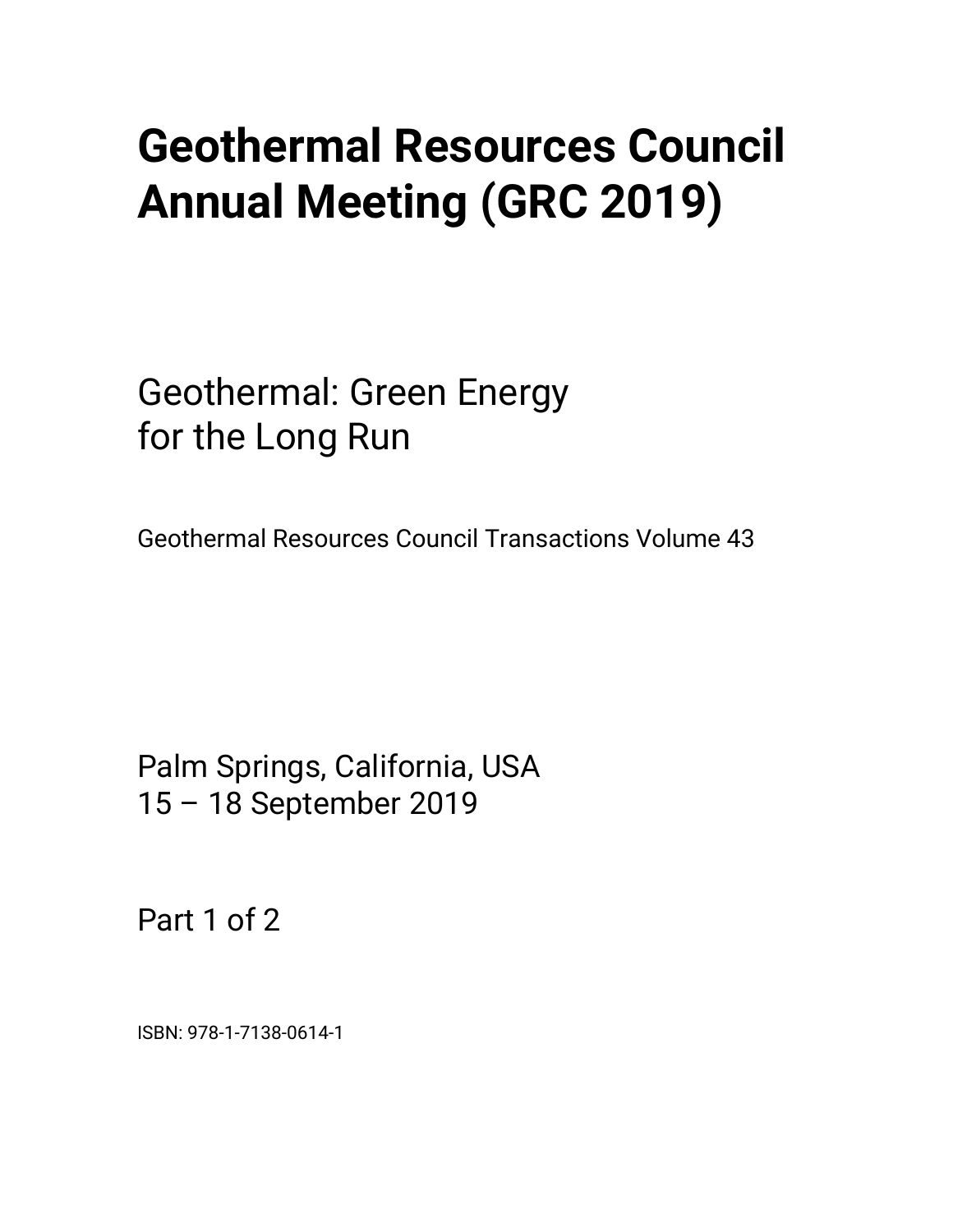**Printed from e-media with permission by:** 

Curran Associates, Inc. 57 Morehouse Lane Red Hook, NY 12571



**Some format issues inherent in the e-media version may also appear in this print version.** 

Copyright© (2019) by Geothermal Resources Council All rights reserved.

Printed with permission by Curran Associates, Inc. (2020)

For permission requests, please contact Geothermal Resources Council at the address below.

Geothermal Resources Council P.O. Box 1350 Davis, CA 95617-1350 USA

Phone: (530) 758-2360 Fax: (530) 758-2839

grc@geothermal.org

#### **Additional copies of this publication are available from:**

Curran Associates, Inc. 57 Morehouse Lane Red Hook, NY 12571 USA Phone: 845-758-0400 Fax: 845-758-2633 Email: curran@proceedings.com Web: www.proceedings.com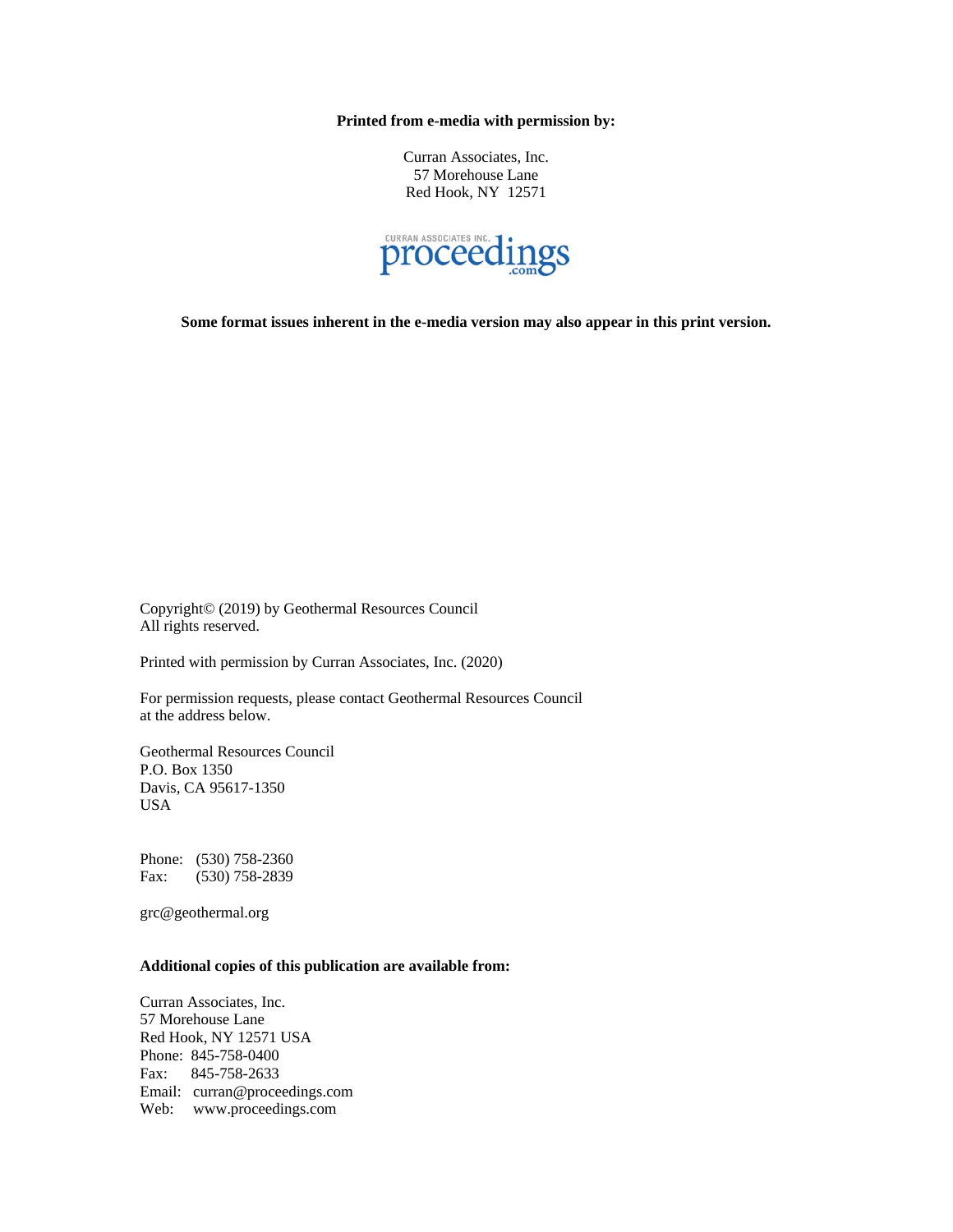## **TABLE OF CONTENTS**

| <b>Beyond Batteries</b>                                                                                                                                       | 1              |
|---------------------------------------------------------------------------------------------------------------------------------------------------------------|----------------|
| Dane Christensen et al.                                                                                                                                       |                |
| Geothermal-Enabled Zero Energy Electric Community-An Integrated<br>System Design Study                                                                        | $\overline{2}$ |
| Xiaobing Liu et al.                                                                                                                                           |                |
| A Preliminary Study of a Novel Heat Pump Integrated Underground                                                                                               |                |
| Thermal Energy Storage for Shaping Electric Demand of Buildings                                                                                               | 19             |
| Tatiana Pyatina and Toshifumi Sugama                                                                                                                          |                |
| Thermal-Shock Resistant Cement for Heat Storage                                                                                                               | 36             |
| Lingshi Wang et al.<br>Experimental Investigation of a Novel High Energy Density Mobile<br>Sorption-based Thermal Battery                                     | 60             |
| Dan Wendt et al.<br>Geologic Thermal Energy Storage of Solar Heat to Provide a Source of<br>Dispatchable Renewable Power and Seasonal Energy Storage Capacity | 73             |
| <b>Case Studies</b>                                                                                                                                           | 92             |
| John Akerley et al.                                                                                                                                           |                |
| McGinness Hills 3: A Successful Third-Phase Development                                                                                                       | 93             |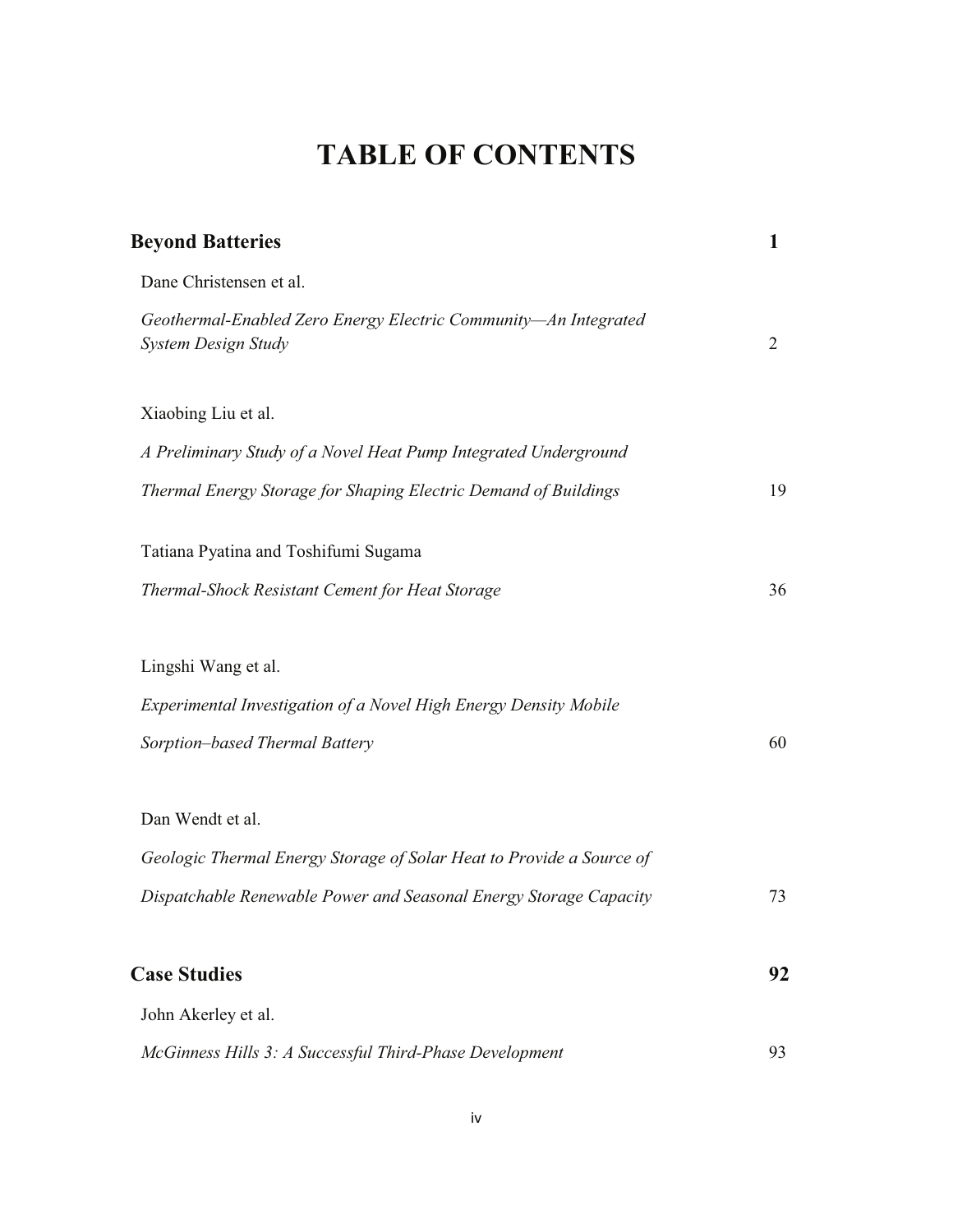| Joseph Bonafin et al                                                            |     |
|---------------------------------------------------------------------------------|-----|
| The Repowering of Lightning Dock Plant in New Mexico                            | 100 |
|                                                                                 |     |
| Will Gosnold et al.                                                             |     |
| The Potential for Binary Geothermal Power in the Williston Basin                | 114 |
|                                                                                 |     |
| Saki Kondo et al.                                                               |     |
| Yamagawa Binary Power Station Geothermal ORC plant in Japan                     | 127 |
|                                                                                 |     |
| James Lovekin et al.                                                            |     |
| Case Study of the 3S Kale Incirliova Geothermal Project, Aydın Province, Turkey | 133 |
|                                                                                 |     |
| Taylor Mattie et al.                                                            |     |
| ESPs in Geothermal Applications: an Operational and Commercial Success          |     |
| Case Study in Turkey                                                            | 139 |
| Naoki Yabuki and Norihiro Fukuda                                                |     |
| Recent Activities Regarding Performance Improvement of the Geothermal           |     |
| Power Plant                                                                     | 144 |
|                                                                                 |     |
| <b>Development In Canada</b>                                                    | 151 |
| David Wainer et al.                                                             |     |
| Geothermal Energy in Canada: Heating Up                                         | 152 |
|                                                                                 |     |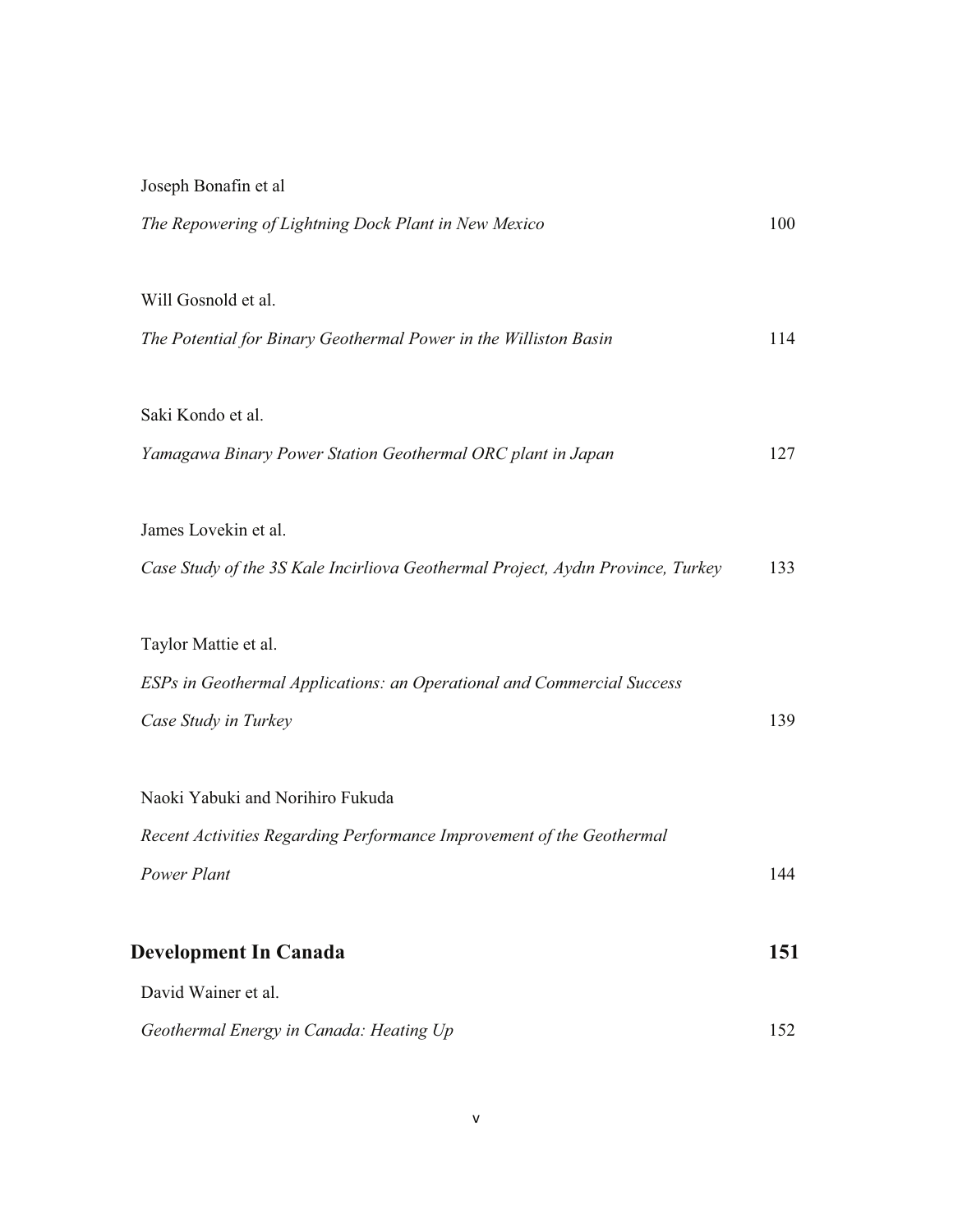| <b>Development in East Africa</b>                                      | 163 |
|------------------------------------------------------------------------|-----|
| Colin T. Carver et al.                                                 |     |
| Reservoir Characterization from Exploration Well Completion Tests      |     |
| in the Fiale Caldera, Djibouti                                         | 164 |
| Estefanny Dávalos-Elizondo and Daniel A. Laó-Dávila                    |     |
| Structural Controls and Slip Tendency in the Chiweta Geothermal Zone:  |     |
| Northern Part of the Malawi Rift, Africa                               | 178 |
| Snorri Gudbrandsson et al.                                             |     |
| Abaya Geothermal Project, A High Enthalpy Geothermal System            |     |
| in the Main Ethiopian Rift                                             | 200 |
| Solomon Kebede                                                         |     |
| Opportunties and Challenges in Geothermal Development in Ethiopia      | 218 |
| Jesse Turk et al.                                                      |     |
| A Comparison of Alteration Mineralogy and Measured Temperatures from   |     |
| Three Exploration Wells in The Fiale Caldera, Djibouti                 | 225 |
| <b>Direct Use/Heat Pumps</b>                                           | 236 |
| Robert Dell et al.                                                     |     |
| Open Field Heated Agriculture for Enhanced Crop Production Using Waste |     |
| Geothermal Steam, Condensate, and Hot Water to Produce Marketable      |     |
| Crops in Iceland                                                       | 237 |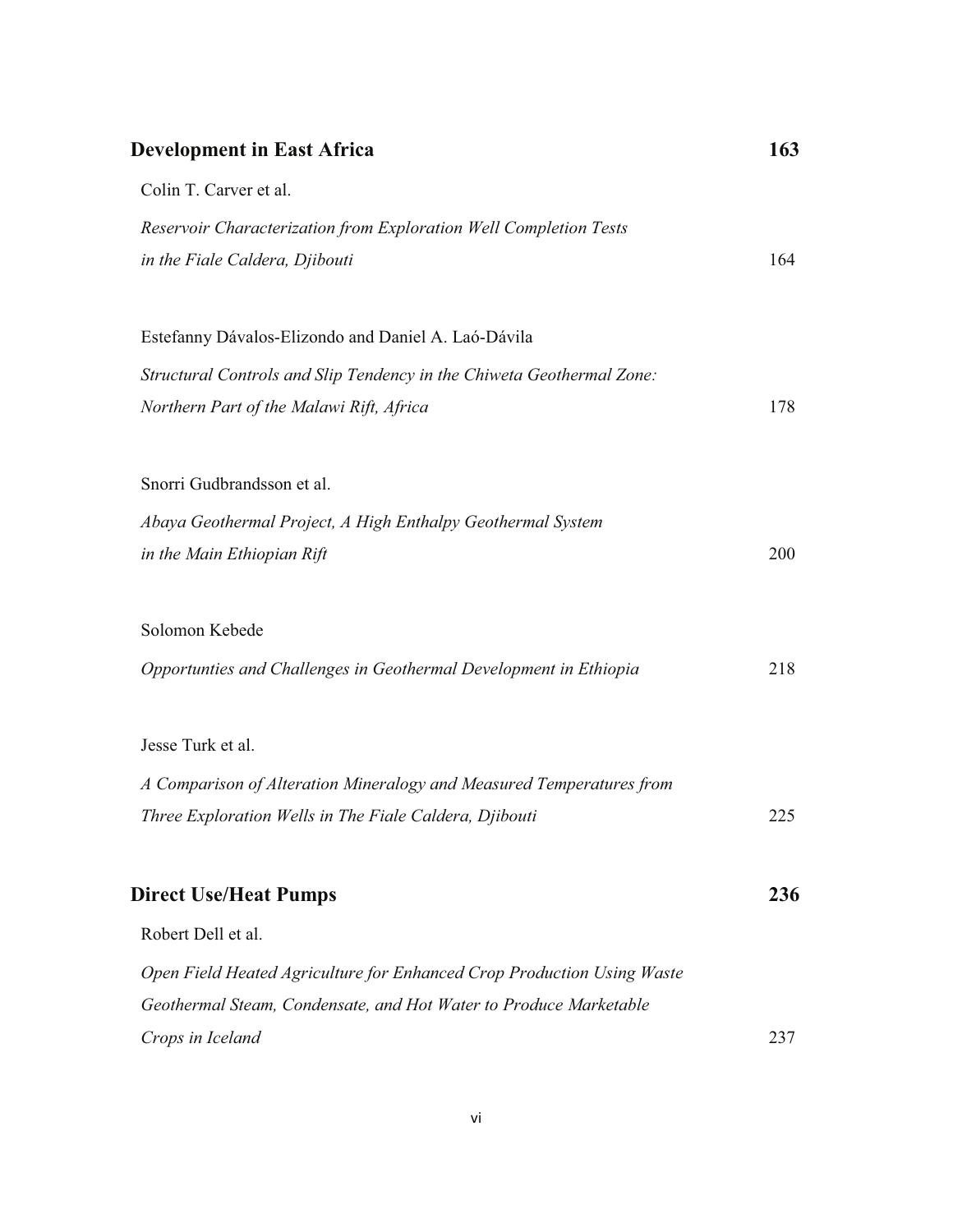Alfonso García Gutiérrez et al.

| Geothermal Energy Direct Uses in México: Preliminary Results and Advances<br>on Projects Developed by CeMIEGeo | 250 |
|----------------------------------------------------------------------------------------------------------------|-----|
| Delphine Patriarche et al.                                                                                     |     |
| Plaine de Garonne Energies (PGE): A New Geothermal District Heating                                            |     |
| in Bordeaux, France                                                                                            | 259 |
| <b>DOE Geovision</b>                                                                                           | 270 |
| Susan G. Hamm et al.                                                                                           |     |
| An Overview of the U.S. Department of Energy's GeoVision Report                                                | 271 |
| Susan G. Hamm et al.                                                                                           |     |
| An Overview of the U.S. Department of Energy's GeoVision Roadmap                                               | 282 |
| <b>Drilling</b>                                                                                                | 289 |
| Bruno Pereyra Quiroga et al.                                                                                   |     |
| Integrated Drilling Services for Geothermal Project Laguna Colorada                                            | 290 |
| Martin Rotich and Michael Mungai                                                                               |     |
| An Unconventional Directional Sidetrack of a Geothermal Well in Kenya:                                         |     |
| Menengai WellMW-15A                                                                                            | 310 |
| Matthew J Sophy et al.                                                                                         |     |
| Successful Well Design and Remedial Cementing By Top Squeeze Method                                            |     |
| at Steamboat, NV, USA                                                                                          | 327 |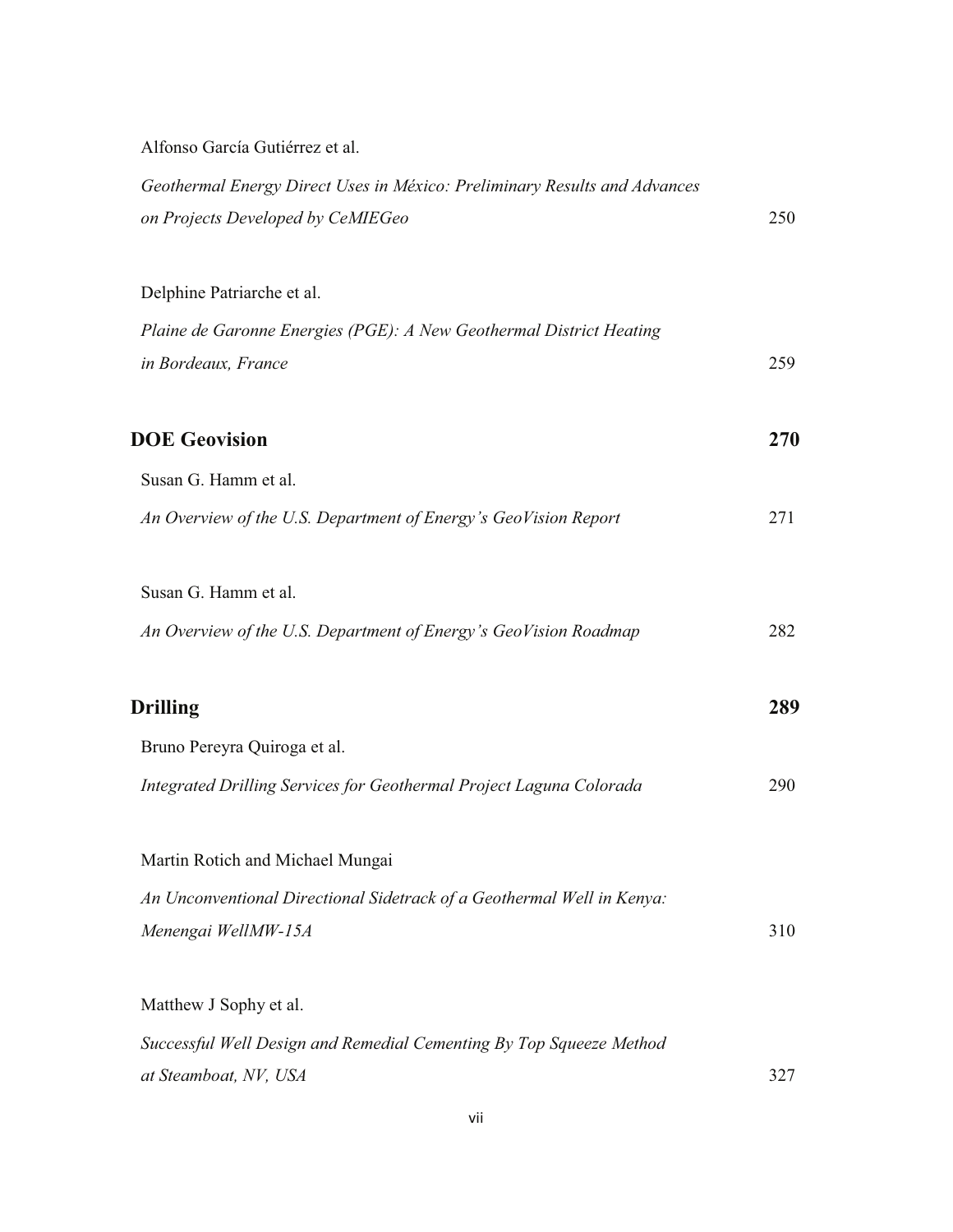| Paola Adriana Coca Suaznabar et al.                                 |     |
|---------------------------------------------------------------------|-----|
| Well Drilling in Sol de Mañana Geothermal Field - Laguna Colorada   |     |
| Geothermal Project                                                  | 336 |
|                                                                     |     |
| Wenxi Zhu et al.                                                    |     |
| Impact of Foaming Agent on the Performance of Colloidal Gas Aphron  |     |
| Drilling Fluid for Geothermal Drilling                              | 349 |
|                                                                     |     |
|                                                                     |     |
| <b>EGS COLLAB</b>                                                   | 359 |
| Yu Chen et al.                                                      |     |
| Microearthquake Moment Tensor Inversion for EGS Collab Experiments: |     |
| Preliminary Results [Abstract only]                                 | 360 |
|                                                                     |     |
| Benxin Chi et al.                                                   |     |
| High-Resolution Imaging of Created Fractures in EGS Collab          |     |
| Experiments Using CASSM Data [Abstract only]                        | 362 |
|                                                                     |     |
| Kai Gao et al.                                                      |     |
| Anisotropic Traveltime Tomography of Campaign Cross-Borehole        |     |
| Seismic Data from the First EGS Collab Testbed [Abstract only]      | 364 |
| Timothy J. Kneafsey et al.                                          |     |
|                                                                     | 366 |
| EGS Collab Project: Accomplishments and Plans [Abstract only]       |     |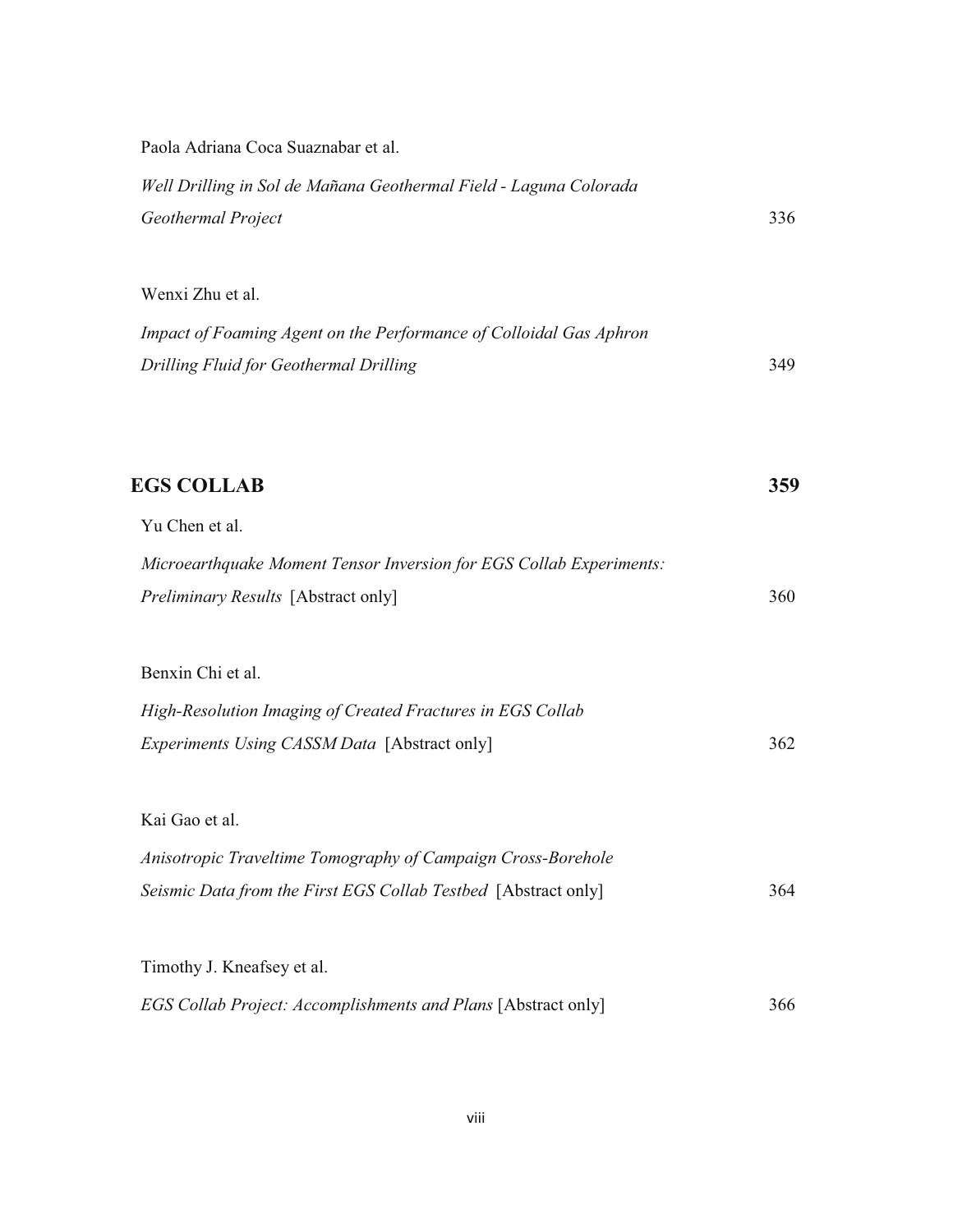Hunter A. Knox et al.

| Observations from the First EGS Collab Testbed: Part 2 – Responses of Fractured,<br>Crystalline Rock to Long-Term Flow Experiments [Abstract only]                                                                            | 368 |
|-------------------------------------------------------------------------------------------------------------------------------------------------------------------------------------------------------------------------------|-----|
| Earl Mattson et al.<br>Fracture Tracer Injection Response to Pressure Perturbations at an Injection Well                                                                                                                      | 371 |
| Ghanashyam Neupane et al.<br>EGS Collab Earth Modeling: Integrated 3D Model of the Testbed                                                                                                                                    | 380 |
| Paul C. Schwering et al.<br>Observations from the First EGS Collab Testbed: Part 1 – Responses of Fractured,<br>Crystalline Rock to Hydraulic Stimulation and Initial Fluid Circulation<br><i>Experiments</i> [Abstract only] | 402 |
| Ankush Singh and Mark Zoback<br>Slip Tendency Analysis of Fracture Networks to Determine Suitability of<br>Candidate Testbeds for the EGS Collab Hydroshear Experiment                                                        | 405 |
| Megan M. Smith et al.<br>Geochemical Impacts to Fracture Flow at the Core Scale [Abstract only]                                                                                                                               | 425 |
| <b>Emerging Technologies</b><br>Hiroshi Asanuma et al.                                                                                                                                                                        | 426 |
| Status of Japanese Supercritical Geothermal Project in FY2018                                                                                                                                                                 | 427 |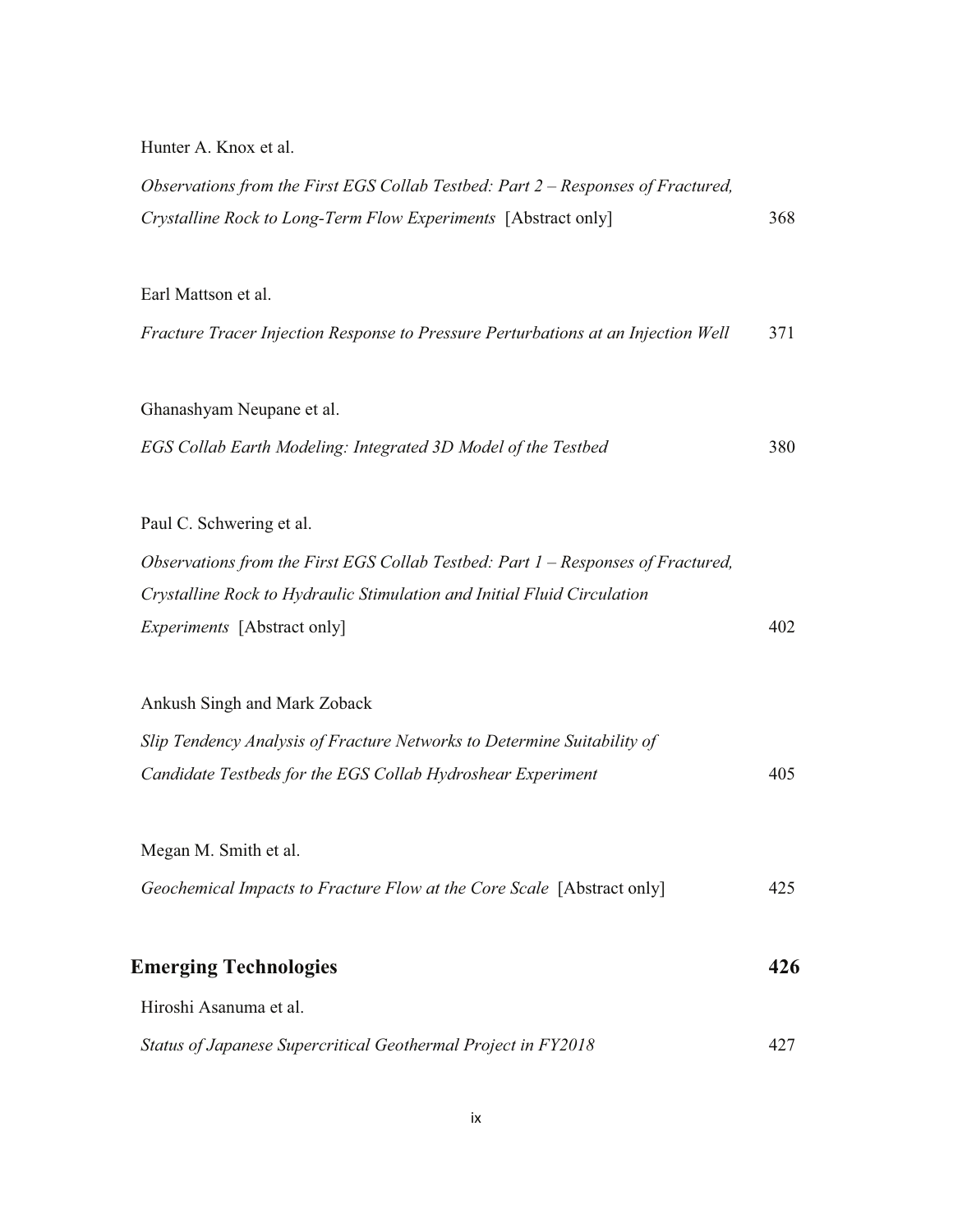*GreenFire Energy Closed-Loop Geothermal Demonstration at the Coso Geothermal Field* 434 Kewen Li et al. *Design and Laboratory Study of a Five-layer Thermoelectric Power Generator* 449 Hélène Pilorgé et al. *Combining Geothermal Potential and Direct Air Capture for Negative Emission Power Generation in California* 462 J. Shnell et al. *Supercritical Geothermal Cogeneration to Provide Long Run Solutions to Problems Facing the Salton Sea Area* 469 **Enhanced Geothermal Systems (EGS) 483** Kang Lao et al. *The Use of Advanced Percussion Drilling to Improve Subsurface Permeability for Enhanced Geothermal Systems* 484 Alex Vetsak *Urban Close-Loop Enhanced Geothermal Systems with Deep Multi-Lateral Wells* 503 Oleg Y. Vorobiev and Joseph P. Morris

Brian Higgins et al.

*Parametric Study of Waterless Stimulation with Multiple Energetic Sources* 515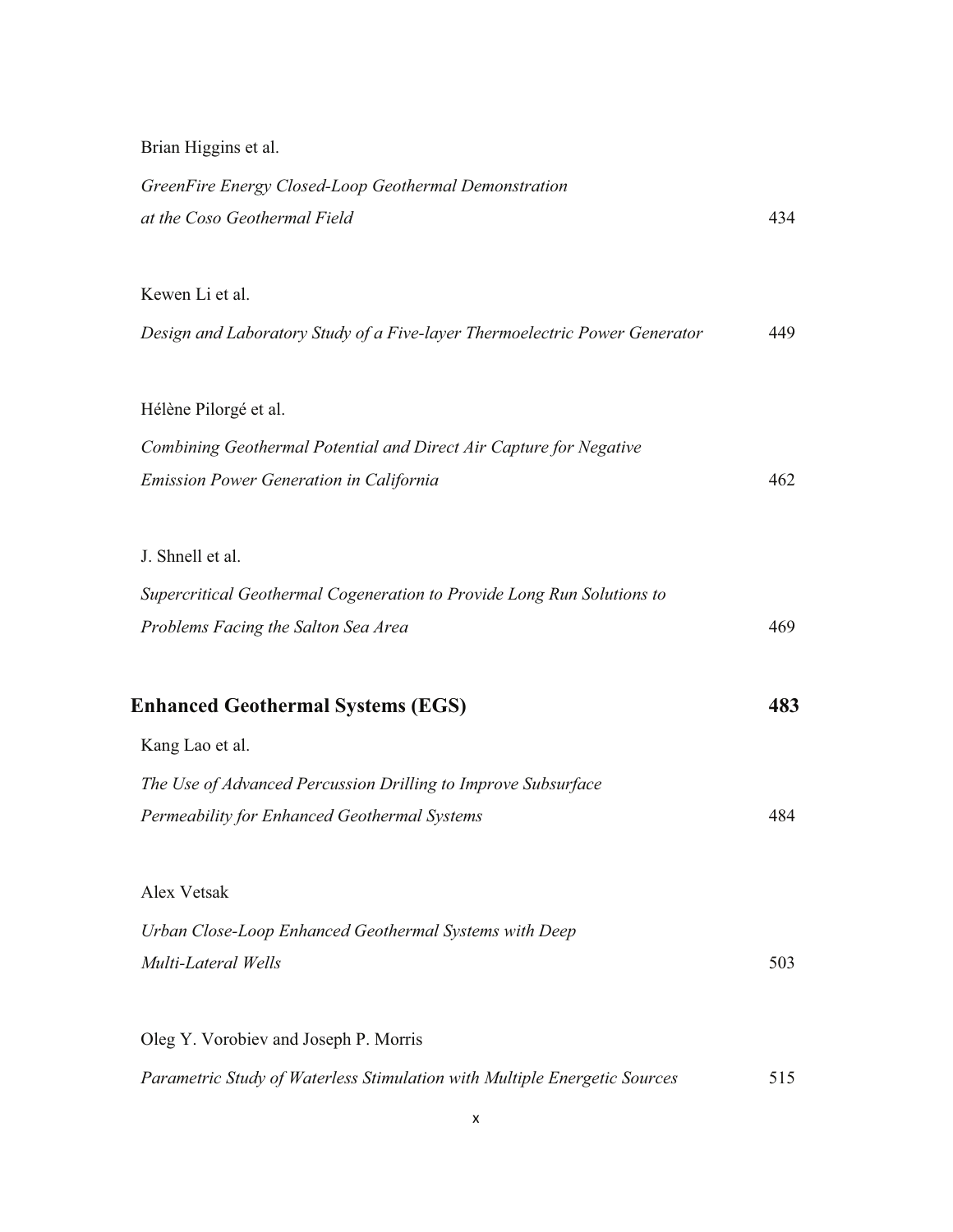### Olivier Zingg and Peter Meier

| Summary of the Investigations Conducted Following the November 2017     |     |
|-------------------------------------------------------------------------|-----|
| Earthquake in Pohang, South Korea, and Implications for the Haute-Sorne |     |
| Multi-stage-stimulation EGS Project, Switzerland                        | 525 |
| <b>Exploration and Resource Assessment</b>                              | 539 |
| Stefano Bellani and Fabrizio Gherardi                                   |     |
| Thermal Conductivity Characterization of Larderello and Mt. Amiata      |     |
| Geothermal Fields, Italy                                                | 540 |
| Colin Ferguson et al.                                                   |     |
| Hawai'i Statewide Geothermal Play Fairway Analysis: Final Phase Aqueous |     |
| Geochemistry Results and Work in Progress                               | 550 |
| Amanda Kolker et al.                                                    |     |
| GeoRePORT Case Study Examples: Reporting Using the Geothermal Resource  |     |
| Portfolio Optimization and Reporting Technique (GeoRePORT)              | 563 |
| Nicole Lautze and Donald Thomas                                         |     |
| Hawai'i Play Fairway, Phase 3 Update                                    | 586 |
| Jiacheng Zheng et al.                                                   |     |
| A Combined Application of Drone-Based Thermal Infrared and Magnetic     |     |
| Surveys for Geothermal and Element Exploration in Western Canada        | 600 |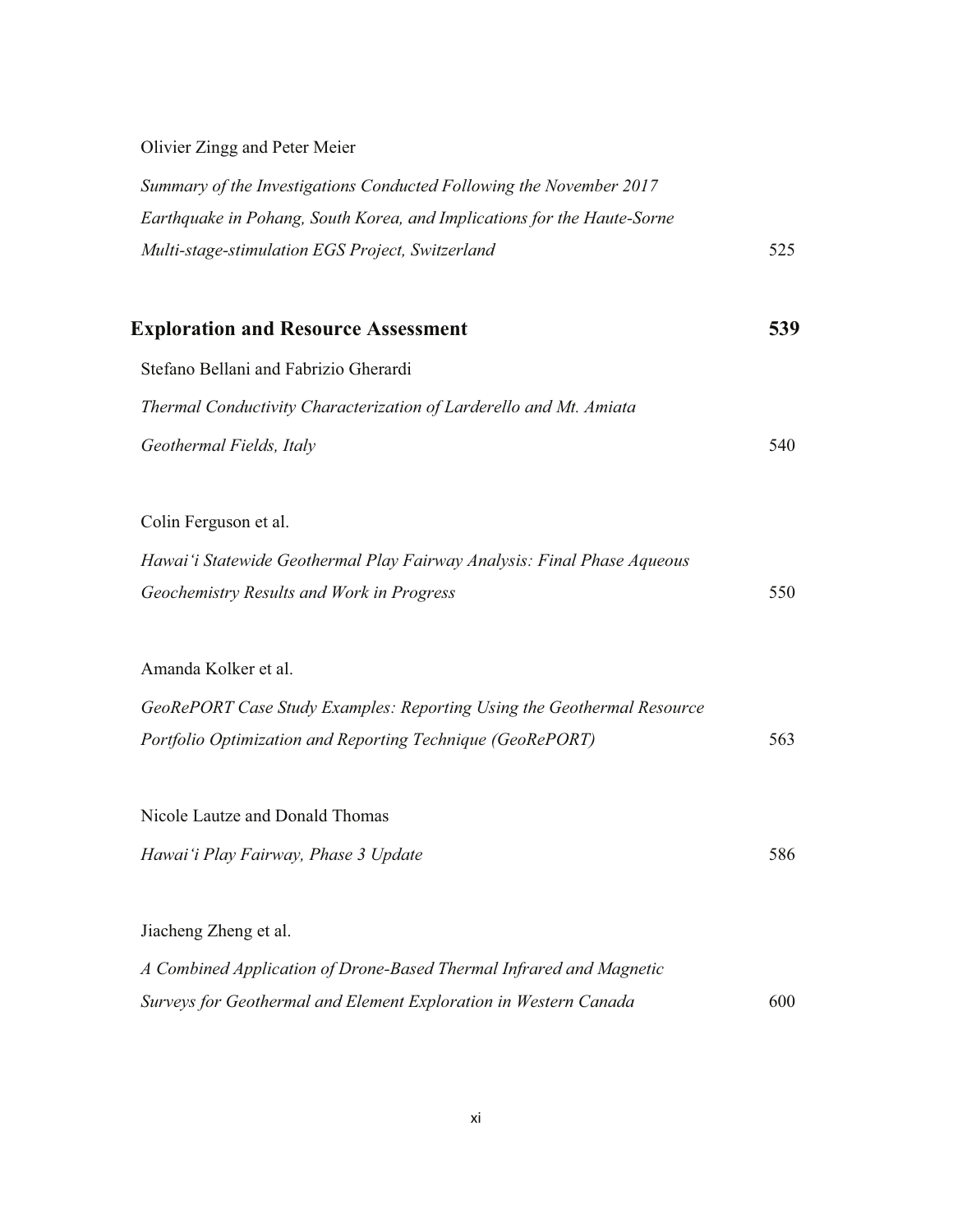| <b>Field Operations</b>                                                             | 606 |
|-------------------------------------------------------------------------------------|-----|
| Randy A. Normann                                                                    |     |
| Working with 600F Rated Geothermal Logging Cables                                   | 607 |
| Greg Perrone and Alejandro Mendoza                                                  |     |
| Welding; Properties, Characteristics and Applications in the Geothermal Industry    | 617 |
| Paul von Hirtz and Russell Kunzman                                                  |     |
| Advanced On-Line Steam Purity Analyzer for Geothermal Power Plants                  | 623 |
| <b>FORGE Update</b>                                                                 | 646 |
| Christian Hardwick et al.                                                           |     |
| Geophysics at the Milford, Utah FORGE Site: Update on Gravity Surveys               |     |
| and 3D Modeling [Abstract only]                                                     | 647 |
| Kristine Pankow et al.                                                              |     |
| Seismic Monitoring At The Utah Frontier Observatory For Research                    |     |
| <i>in Geothermal Energy</i> [Abstract only]                                         | 648 |
| Stuart Simmons et al.                                                               |     |
| New Geoscientific Developments at the Utah Frontier Observatory                     |     |
| for Research in Geothermal Energy (FORGE) Site [Abstract only]                      | 649 |
| Geochemistry                                                                        | 650 |
| Michael Bluemle et al.                                                              |     |
| Investigation of the Effects of Metal Cations on Polycarboxylate Calcite Inhibitors | 651 |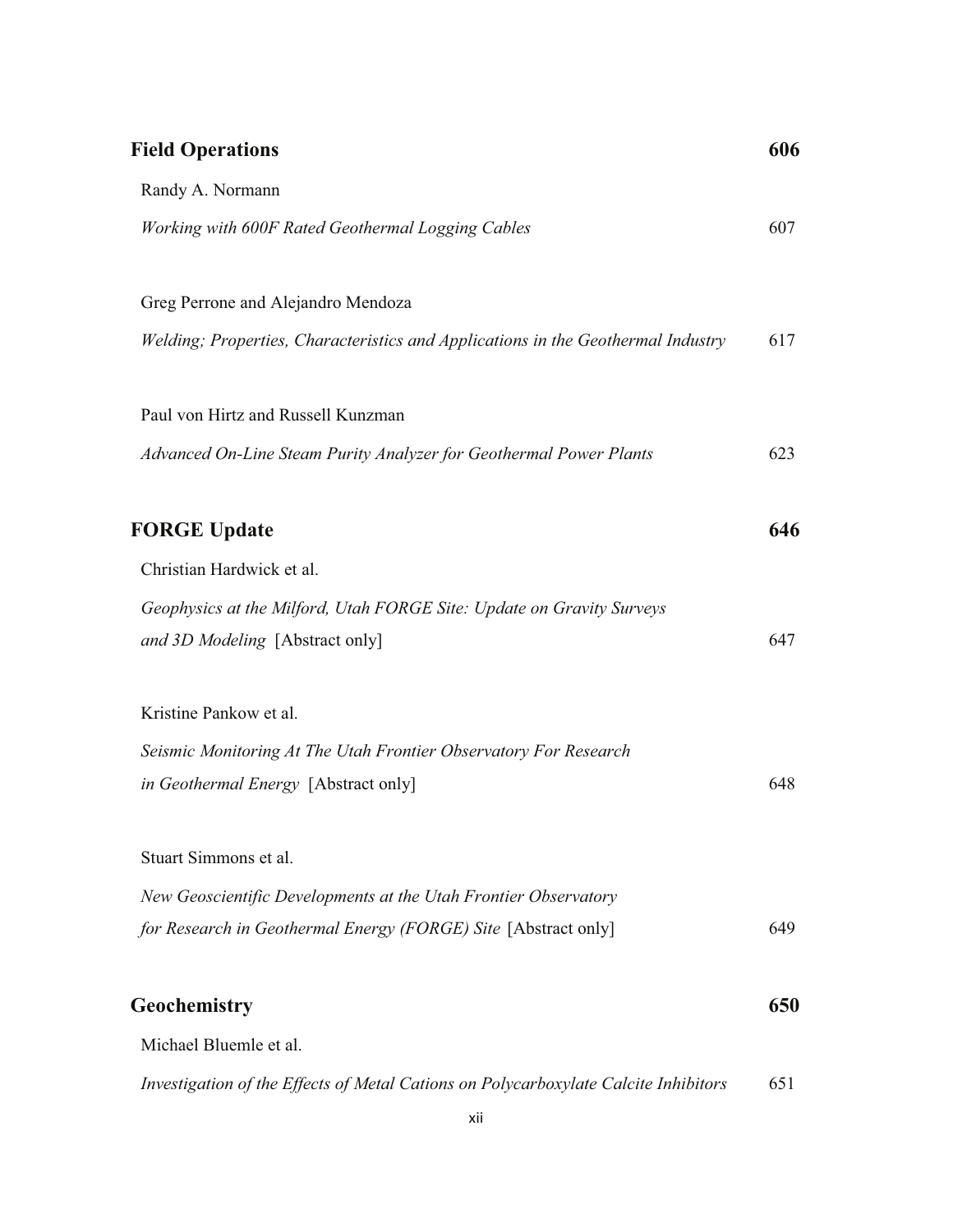### Esteban Gómez Díaz

| Importance of Metadata Assessment to Incentivize Geothermal Exploration;<br>Case Study of Puracé Volcano, Colombia | 663 |
|--------------------------------------------------------------------------------------------------------------------|-----|
|                                                                                                                    |     |
| Jeremiah Kipngok et al.                                                                                            |     |
| Geochemical Characteristics of the Menengai Geothermal Reservoir, Kenya:                                           |     |
| An Overview                                                                                                        | 674 |
| Oleh Weres                                                                                                         |     |
| Chemistry of Stibnite, Orpiment and Other Sulfide Minerals Deposited                                               |     |
| from Geothermal Brines                                                                                             | 690 |
|                                                                                                                    |     |
|                                                                                                                    | 704 |
| Geology                                                                                                            |     |
| Corinne Mae M. Estrella                                                                                            |     |
| Refinements of Stratigraphic Markers in Mak-Ban Geothermal Field Using                                             |     |
| Recent Gamma Ray Logs and Implications to Well Targeting                                                           | 705 |
| Fei Li et al.                                                                                                      |     |
| Review of Groundwater Flow Velocity Measurement Method                                                             | 723 |
|                                                                                                                    |     |
| Tito Satria Putra Perdana and Anette Kærgaard Mortensen                                                            |     |
| Characterizing the Subsurface Structures and Determination of In-Situ Stress                                       |     |
| Orientations Using Acoustic Borehole Images: A Case Study from Theistareykir                                       |     |
| Geothermal Field, Northeastern Iceland                                                                             | 735 |
|                                                                                                                    |     |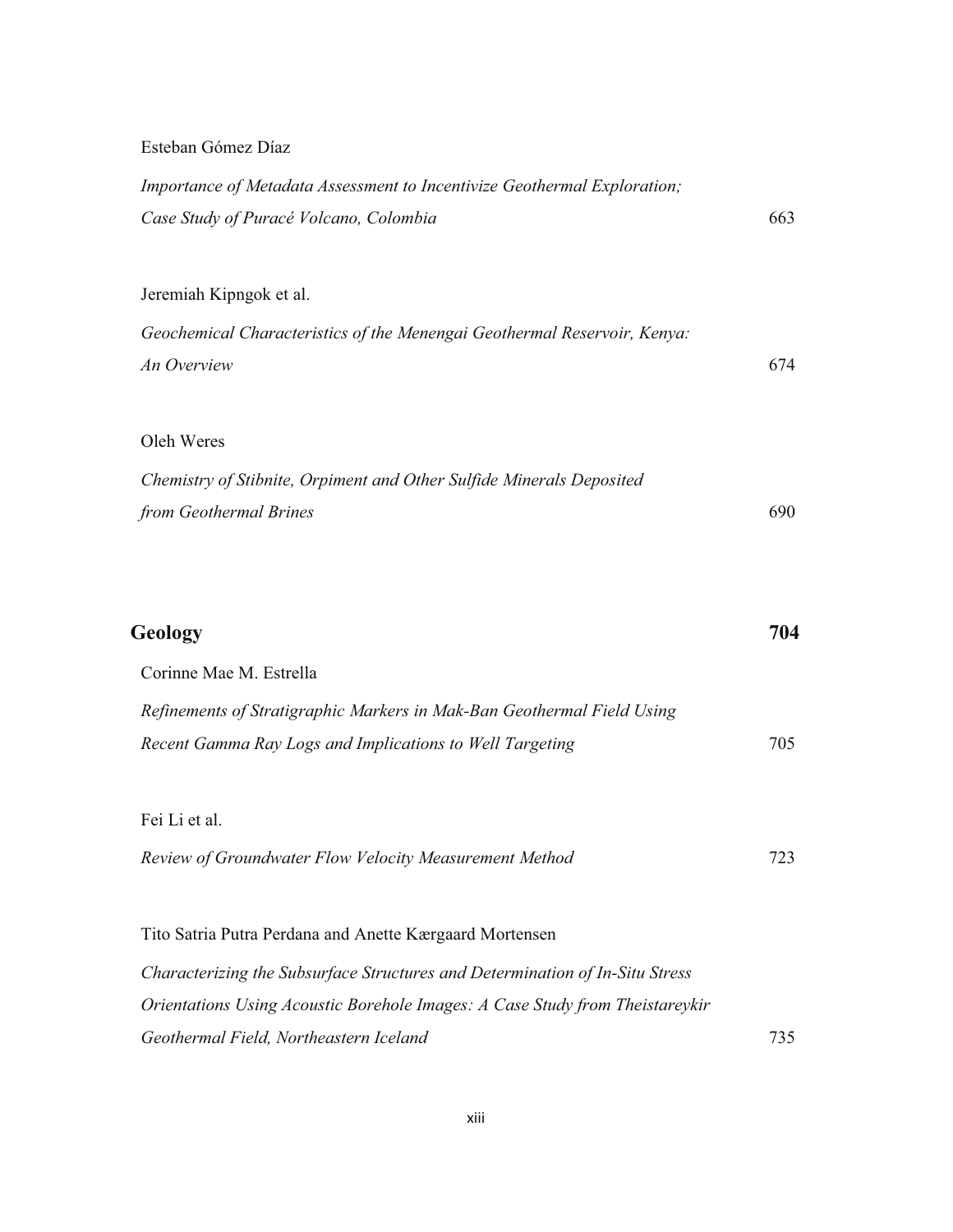| Al Waibel and Adam Jones                                                                           |     |
|----------------------------------------------------------------------------------------------------|-----|
| Geothermal Hydrological Sustained Flow Paths in Extensional Terrain                                | 754 |
| <b>Geophysics</b>                                                                                  | 766 |
| Mariana Eneva et al.                                                                               |     |
| Surface Deformation and Seismicity at the North Brawley Geothermal Field<br>in Southern California | 767 |
| Mehran Gharibi et al.                                                                              |     |
| Deep Resistivity Imaging of Geothermal System Using Magnetotelluric Surveys,<br>A Case Study       | 784 |
| Rodriguez-Rodriguez Gilbert                                                                        |     |
| Interpolations from Vertical Electrical Soundings for the Characterization                         |     |
| of the Geothermal System of the Municipality of Paipa, Colombia                                    | 794 |
| Wolfgang Soyer et al.                                                                              |     |
| Magnetotellurics - Measurements and Modeling of Topography                                         |     |
| and Galvanic Distortion                                                                            | 803 |
| <b>Geothermal Policy</b>                                                                           | 814 |
| Riki F. Ibrahim et al.                                                                             |     |
| Indonesia's Geothermal Potential, Current Status, and Breakthrough                                 |     |
| from Geothermal State-Owned Enterprises Point of View                                              | 815 |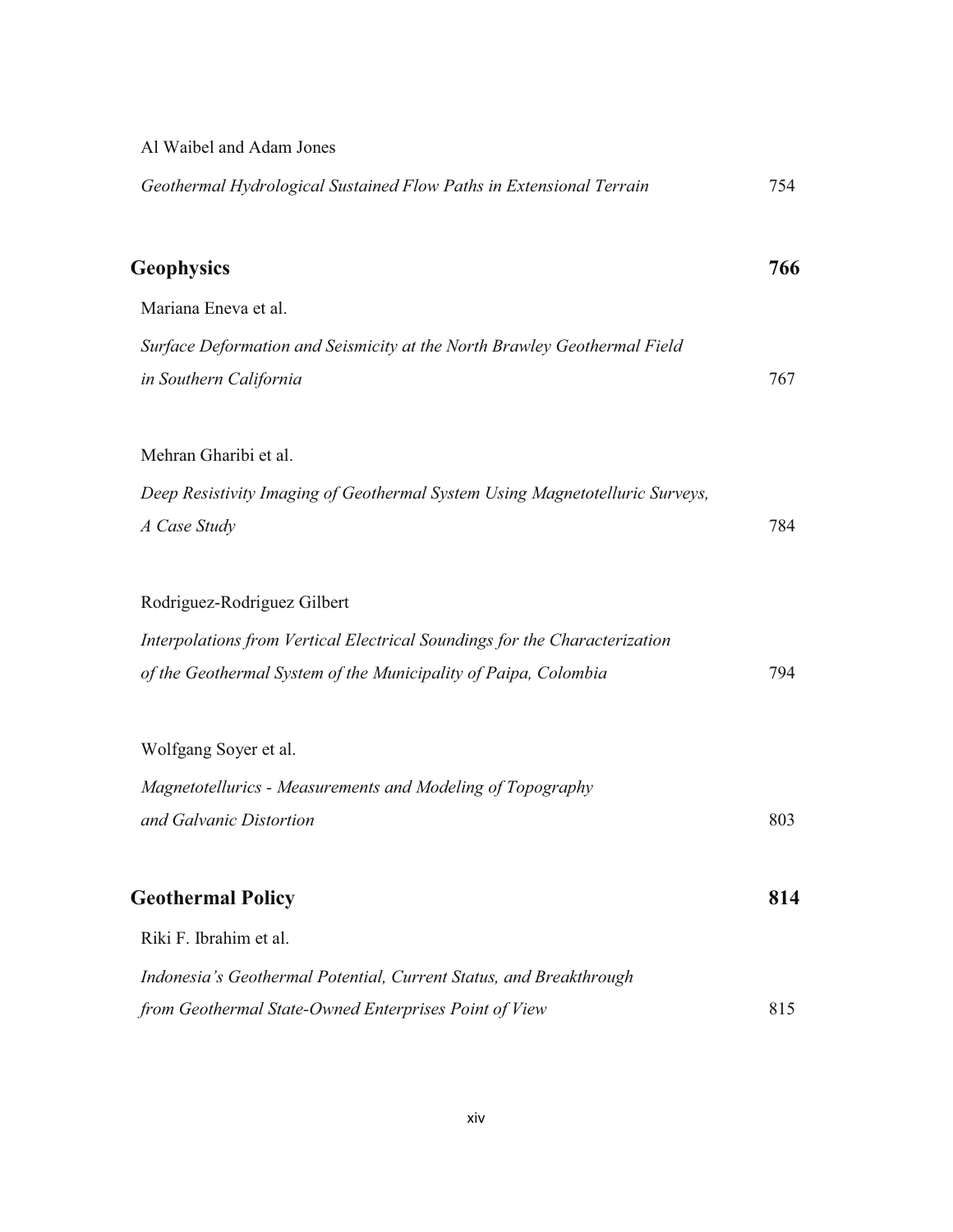| M. Reza Iqbal                                                              |     |
|----------------------------------------------------------------------------|-----|
| GCG Compliance in Geothermal SOE of Indonesia                              | 825 |
| <b>Mineral Extraction</b>                                                  | 830 |
| Thomas Borrmann et al.                                                     |     |
| Removing Silica from Geothermal Water - Year 2 of Pilot Plant Operation -  |     |
| Re-Design and Ramping up the Pressure                                      | 831 |
| James H. Johnston et al.                                                   |     |
| Developments in the Nanostructured Calcium Silicate Technology             |     |
| for Preventing Silica Deposition and Opening New Business Opportunities    | 838 |
| Arna Palsdottir and Jefferson W. Tester                                    |     |
| Supercritical Fluid Extraction of Lithium from Synthetic Geothermal Brines | 846 |
| Anna Wall                                                                  |     |
| Competitiveness of Direct Mineral Extraction from Geothermal Brines        | 854 |
| <b>Modeling Techniques</b>                                                 | 860 |
| Cary R. Lindsey and Jon K. Golla                                           |     |
| Multivariate Statistical Method Validation Using Aqueous Geochemistry      |     |
| from Yellowstone National Park                                             | 861 |
| <b>Samuel Scott</b>                                                        |     |

*Modeling Natural Steam Cap Formation in High-Enthalpy Geothermal Systems* 873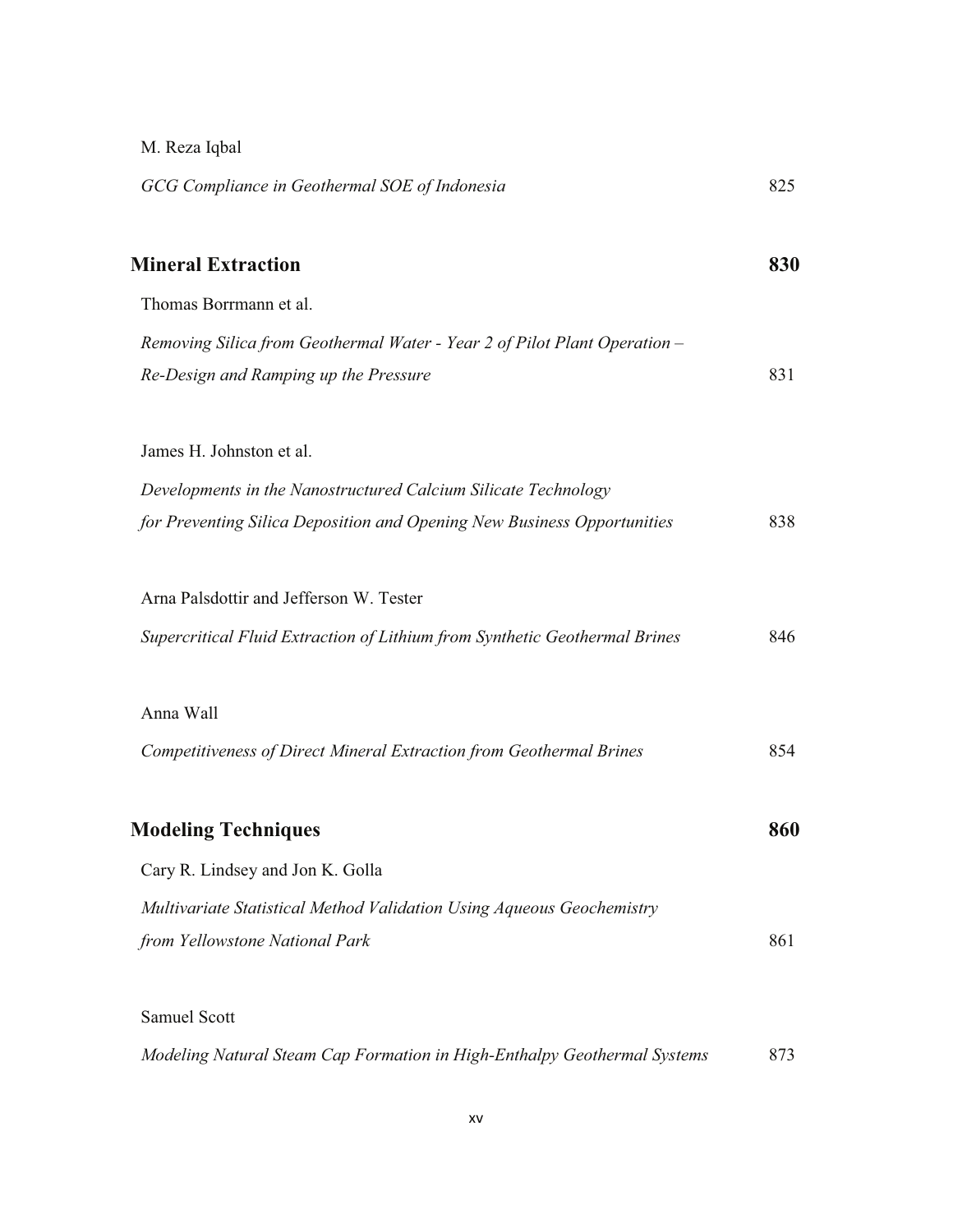Drew L. Siler et al.

| Can Geologic Factors be Predictive for Distinguishing between Productive<br>and Non-productive Geothermal Wells? | 884 |
|------------------------------------------------------------------------------------------------------------------|-----|
|                                                                                                                  |     |
| Jared D. Smith                                                                                                   |     |
| A Stochastic Evaluation of Geothermal Reservoir Potential for the Tuscarora                                      |     |
| Sandstone in Morgantown, West Virginia, USA                                                                      | 902 |
| <b>Reservoir Engineering &amp; Management</b>                                                                    | 926 |
| Maziar Gholami Korzani et al.                                                                                    |     |
| The Development of a Fully Coupled Wellbore-Reservoir Simulator                                                  |     |
| for Geothermal Application                                                                                       | 927 |
|                                                                                                                  |     |
| Craig S. Hartline et al.                                                                                         |     |
| Three-Dimensional Structural Model Building Constrained By Induced Seismicity                                    |     |
| Alignments at The Geysers Geothermal Field, Northern California                                                  | 937 |
|                                                                                                                  |     |
| T. Kuo                                                                                                           |     |
| Comparison of Fracture Permeability Estimated from Well Tests and Radon Tracer                                   | 961 |
| Haiyan Lei et al.                                                                                                |     |
|                                                                                                                  |     |
| Simulation of Advection-Diffusion Problems with a Unified Lattice                                                | 969 |
| <b>Boltzmann Equation</b>                                                                                        |     |
| Daichi Tanabu and Masanori Kurihara                                                                              |     |
| Development of Geothermal Reservoir Simulator Dealing with Mineral Reactions                                     | 977 |
|                                                                                                                  |     |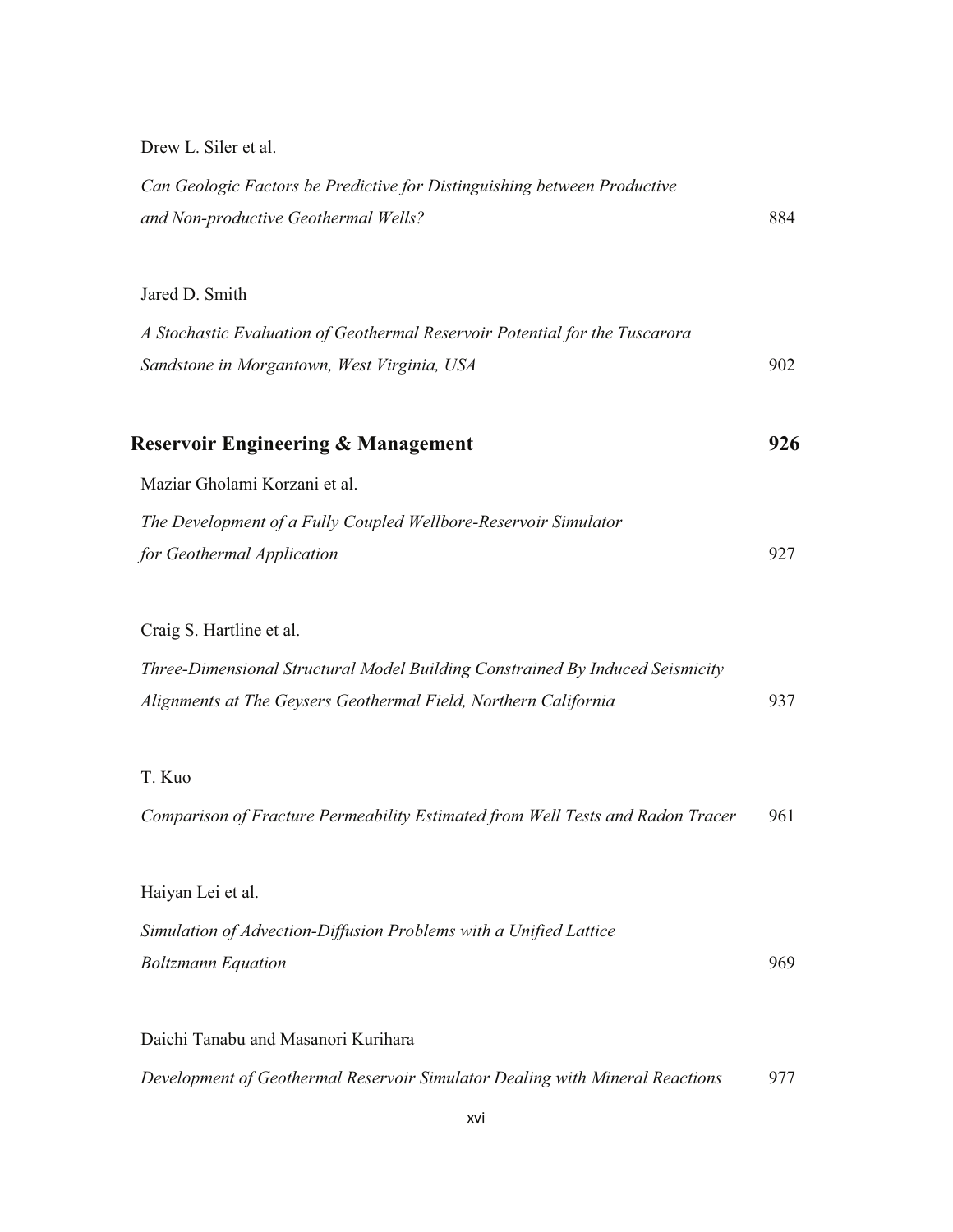| Technology Transfer Between Oil & Gas and Geothermal                                                    |          |  |
|---------------------------------------------------------------------------------------------------------|----------|--|
| <b>Applications</b>                                                                                     | 993      |  |
| Opeyemi Bello et al.                                                                                    |          |  |
| Successful Geothermal Operation Management: Technology Adoption of Oil<br>and Gas Drilling Rig Systems  | 994      |  |
| Tom Bradley and Ingelinn Aarnes                                                                         |          |  |
| Application of Oil and Gas Methodology to Geothermal Formation Evaluation:<br>The Value of Data         | 1011     |  |
| Brandon Curkan et al.                                                                                   |          |  |
| An Introduction to Flow Control Devices and the Potential Benefits to<br><b>Geothermal Applications</b> | 1026     |  |
| Chris Hanton et al.                                                                                     |          |  |
| The Integration of Data Management and Geological Modelling in a Geothermal<br><b>SubsurfaceTeam</b>    | 1043     |  |
| Catherine Hickson et al.                                                                                |          |  |
| Alberta's Western Canada Sedimentary Basin's First Electrical Geothermal Project                        | $P_{IC}$ |  |
| Hunter Vraa et al.                                                                                      |          |  |
| Geothermal Energy Utilization of Multi-Well Oil Pads via the Application                                |          |  |
| of Organic Rankine Cycle Systems                                                                        | 1078     |  |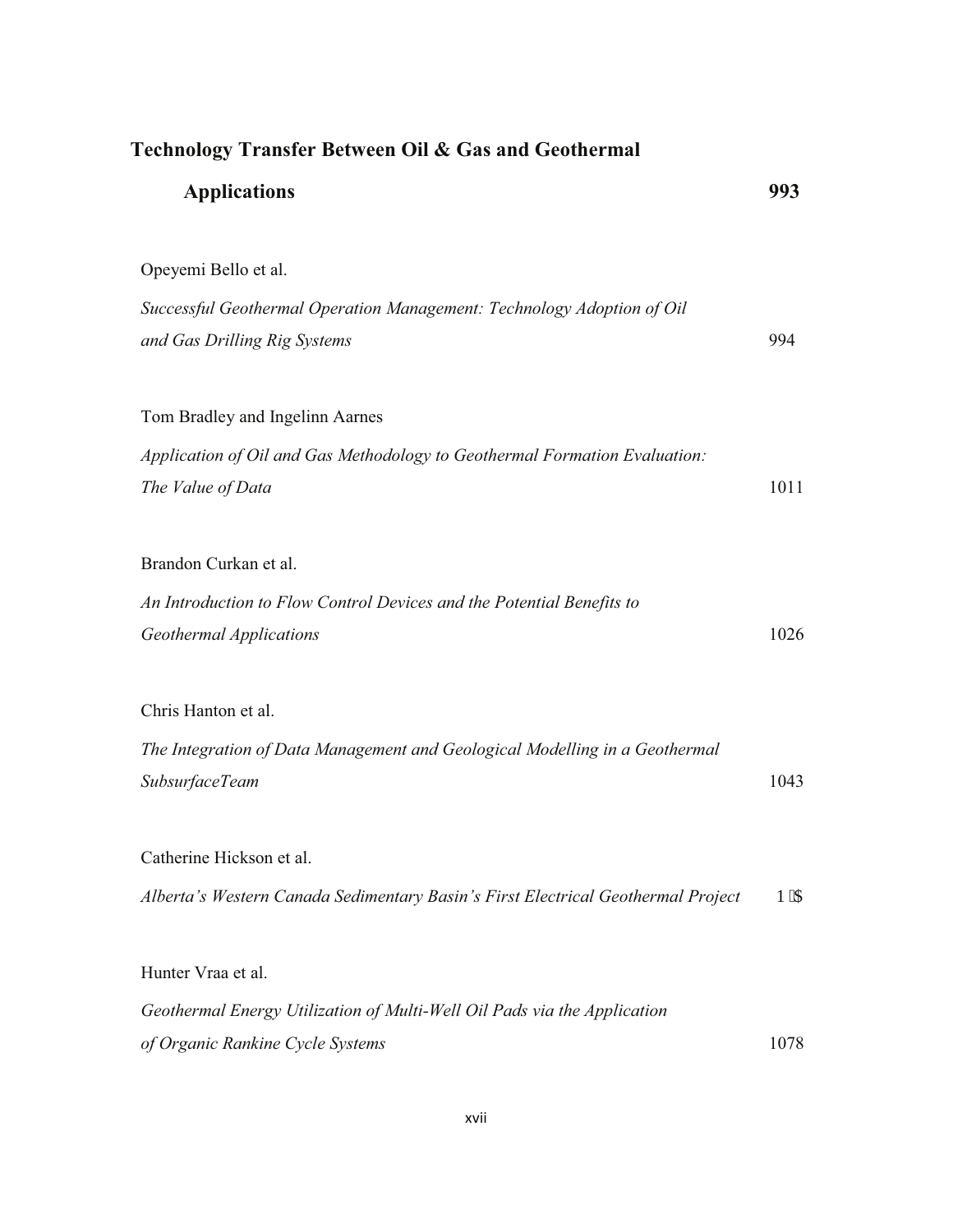Elliot Yearsley

| Estimating Indicative Transaction Value of Geothermal Reserves Based on a    |      |
|------------------------------------------------------------------------------|------|
| Method from the Petroleum Industry                                           | 1085 |
| <b>Well Integrity Tech</b>                                                   | 1092 |
| Masaki Iwata et al.                                                          |      |
| Hydrodynamic Analysis on Flow Accelerated Corrosion of Carbon Steel          |      |
| Piping with Orifice Structure                                                | 1093 |
|                                                                              |      |
| Danyil Kovalov et al.                                                        |      |
| High-Temperature Corrosion Testing Facility for Coating Materials            |      |
| in Simulated Geothermal Environment                                          | 1100 |
| William Lowry et al.                                                         |      |
| Formed-in-place Ceramic Systems for Sealing and Flow Control                 |      |
| in Geothermal Applications                                                   | 1108 |
|                                                                              |      |
| Tatiana Pyatina and Toshifumi Sugama                                         |      |
| Self-healing and Crack-sealing Ability of 30-Day-Long 300oC Cured            |      |
| Thermal Shock Resistant Cement Composites                                    | 1125 |
|                                                                              |      |
| Mileva Radonjic and Dylan Albers                                             |      |
| Use of Fly Ash and Metakaolin in Wellbore Cementing to Prevent Alkali-Silica |      |
| Reactivity of Amorphous Si-rich Components                                   | 1150 |